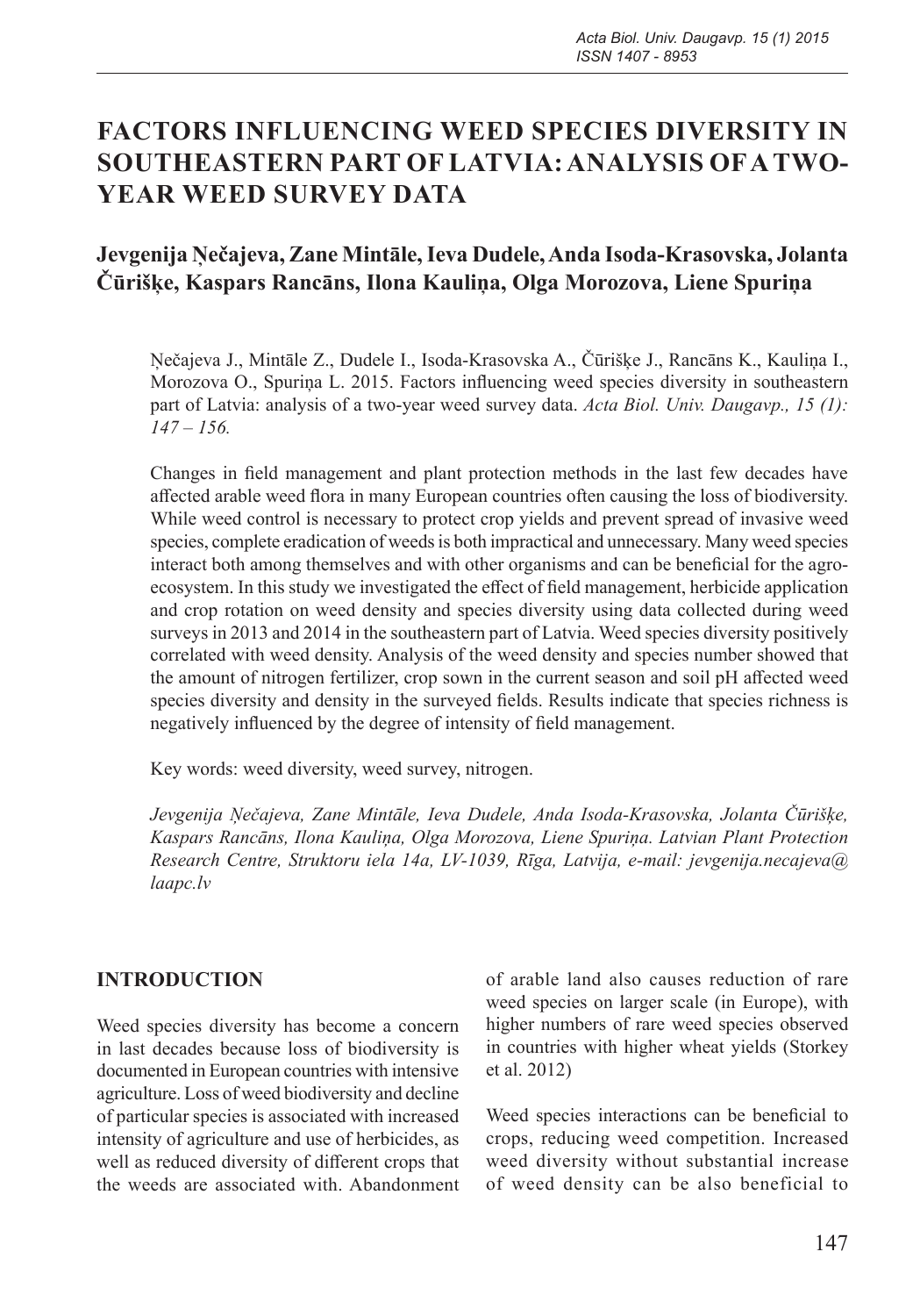other organisms such as arthropods and soil microorganisms (Clements et al. 1994). As integrated weed management (IWM) is the recommended alternative to purely chemical weed control, it is important to understand how different agricultural land management practices influence weed diversity. De Mol et al. (2011) reported that, according to the analysis based on the competition-related properties of different weeds, more diverse weed vegetation is not associated with higher risk of yield loss to the crop (oilseed rape). More general value of arable weed species is their importance for bird and non-vertebrate species of the arable lands, where loss of diversity has been also documented (Meyer et al 2013).

Although weed density and species composition depend to a great extent on climatic and edaphic conditions, crops and associated management practices are also important (Lososova et al 2004; Pysek et al. 2005, Fried et al. 2008). Meyer and his coworkers (2013) in the extensive analysis of changes in weed flora in Central Germany pointed out the negative influence of the increasing nitrogen fertilizer doses, increased use of herbicides, effective seed cleaning methods and simplification of crop rotation on weed diversity. Hawes et al. (2010) investigated weed diversity in the Eastern part of Scotland and reported that highest diversity on the regional scale was associated with integrated farming system as compared to conventional and organic systems, because of larger diversity of crops and cropping practices in the integrated farms. However, species richness was highest in organic farms on the small scale. Although decrease of weed diversity is connected with increasing herbicide use, other field management practices are also important because they select species with certain traits. Importantly, seed traits influence the ability to adapt to management practices, especially tillage methods (Colbach et al. 2014).

The aim of this study was to compare impact of different agricultural practices on weed species density and diversity using the results of weed monitoring that was carried out in the southeastern part of Latvia in 2013 and 2014.

## **MATERIAL AND METHODS**

#### **Weed monitoring**

Weed monitoring was carried out in summer 2013 and 2014 in 72 fields from 12 farms in the southeastern part of Latvia. Weed species and density of each species was determined according to method developed by A. Rasiņš and M. Tauriņa (1982). The study was performed in the period from the 3rd decade of June to the 2nd decade of July, when the majority of weeds are in the flowering stage and are easier to identify. Information about each field was recorded in both years, as well as previous history of field management, where possible.

#### **Data analysis**

The variables that characterized fields were crop group (spring cereals, winter cereals, spring oilseed rape, winter oilseed rape, other crops) in the year of the survey (2013 or 2014), proportion of cereals in crop rotation during four-year period (for 2014) or three-year period (for 2013), herbicide application in the year of the survey, ploughing (yes/no) in the year of the survey, size of the farm [sizes were grouped in four categories: F1 (<100 ha); F2 (100 – 500 ha); F3 (500 – 1000 ha); F4 (>1000 ha)], soil pH and the amount of nitrogen fertilizer applied as supplement to the pre-sowing fertilizer [four values were assigned: N1 (0 – 50 kg ha<sup>-1</sup>); N2 (50 – 100 kg ha<sup>-1</sup>); N3  $(100 - 140 \text{ kg ha}^{-1})$  N4  $(>140 \text{ kg ha}^{-1})$ ], NPK (dose of pre-sowing fertilizer, kg ha-1) and use of glyphosate-containing herbicides in the current year (yes/no). Incomplete records were deleted from the analysis, therefore there were 72 complete records from 2014 and 58 complete records from 2013.

Poisson regression (generalized linear model with family Poisson) was used separately for datasets of 2014 and 2013 and for the entire dataset. The dependent variables were total species richness, common species richness (common species were defined as species detected in more than 25% of the surveyed fields) and rare species richness (rare species were defined as species detected in 10%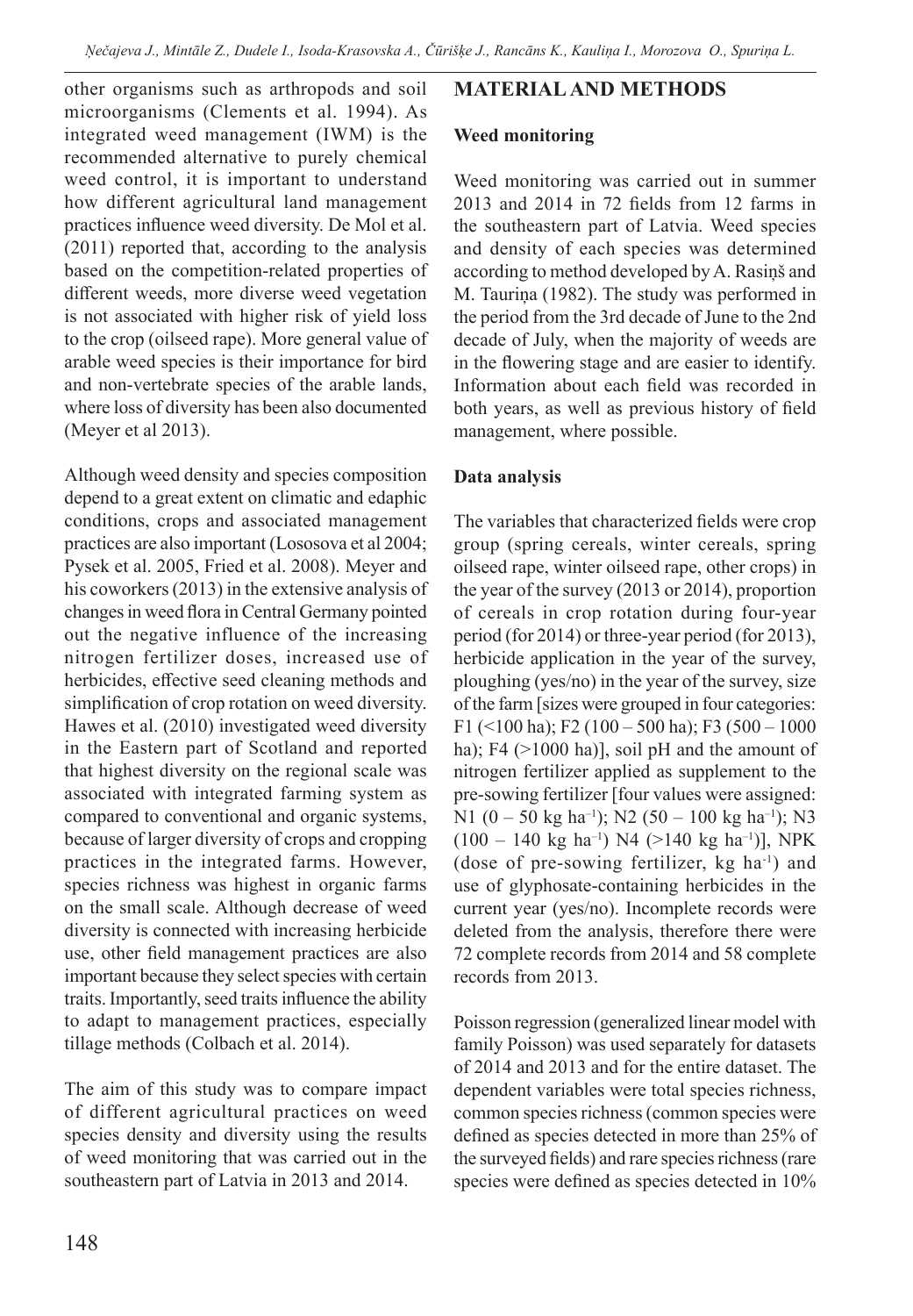or less of the surveyed fields), an approach similar to one used by Gabriel et al. (2006). Initially model contained all nine explanatory variables, then variables with non-significant coefficients were removed from the model. Variable "Year" was added when data from both surveys were analyzed together. Overdispersion of the models was estimated by dividing residual deviance by residual degrees of freedom. Relation between total species richness and weed density was analyzed for 2014 and 2013 datasets using Poisson regression model.

Generalized linear model with family Quasi-Poisson was used analysis for the entire dataset with dependent variable weed density (plants  $m^{-2}$ ) and the same field variables as described above (dispersion parameter  $= 9.5$ ).

Diagnostic plots were used to assess linearity, normality and homogeneity of variance of model residuals and detect influential points (points with leverage 1 were removed from the analysis). Data on rare species count was zero-inflated, therefore zero-inflated Poisson model was used with reduced number of variables included in the analysis.

To define the field data parameters that influence weed communities in the surveyed fields in both years, a constrained analysis (RDA) was performed using data of both years. Data for species density and species richness was transformed as proportion of the maximum value of each variable. Parameters that described weed vegetation were total species density, common species richness and rare species richness. Field variables included the same variables that were used in generalized linear models, then additional analysis was performed with significant variables only. Significance of the overall analysis and individual field variables was assessed with permutation tests (999 permutations in each case). All tests were performed using R program, version 3.03 (The R Foundation for Statistical Computing Platform, 2014), "vegan" package was used for RDA (Oksanen et al. 2015) and "pscl" package was used for zero-inflated Poisson models (Zeileis et al. 2008).

## **RESULTS AND DISCUSSION**

The total number of weed species detected in the surveys was 121 in 2013 and 119 and 2014. Average number of species per field was 15.5 species (from 5 to 31) in 2013 and 19.8 species (from 5 to 43) in 2014. Average weed densities were 54.1 plants  $m^{-2}$  (from 6 to 254) in 2013 and 73.5 plants  $m^{-2}$  (from 8 to 160) in 2014. Both average weed density and average species number are comparable with the result of weed survey in conventional farms conducted in Finland (Salonen et al. 2011), although weed density is lower than reported in that study (average  $160$  plants m<sup>-2</sup>). Ten most frequent species in 2013 were *Equisetum arvense*, *Viola arvensis*, *Elymus repens*, *Chenopodium album*, *Polygonum convolvulus*, *Polygonum aviculare*, *Euphorbia helioscopia*, *Veronica arvensis*, *Galeopsis* spp. and *Cirsium arvense*, recorded in 49 – 89% of the fields. Ten most frequent species in 2014 were. *V. arvensis*, *E. arvense*, *P. convolvulus*, *Galeopsis* spp., *E. repens*, *Galium aparine*, *Lamium purpureum*, *Veronica arvensis*, *Ch. album* and *P. aviculare*, recorded in 61 – 97% of the fields.

Crops cultivated in the 72 surveyed fields in 2013 were: winter wheat (22 fields), spring wheat (15 fields), spring oilseed rape (10 fields), spring barley (9 fields), maize (4 fields), oats (3 fields), beans, triticale, winter oilseed rape (2 fields each), buckwheat, potato and rye with wheat (one field each). Crops cultivated in 2014 were: spring wheat (24 fields), winter wheat (18 fields), maize (7 fields), spring barley (6 fields), winter oilseed rape (6 fields), spring oilseed rape (3 fields), grassland or fallow (2 fields), potato, beans, oats, triticale, rye and beet (one field each). Larger proportion of spring wheat in 2014 is due to severe weather conditions in winter 2014 that damaged winter wheat sown in 2013.

Significant coefficients in the quasi-Poisson regression model of weed density against field variables were found for year ( $p < 0.0001$ ), nitrogen fertilizer groups 3 and 4 ( $p = 0.0006$  and  $p = 0.002$ , respectively) and crop group (negative coefficients for spring and winter cereals and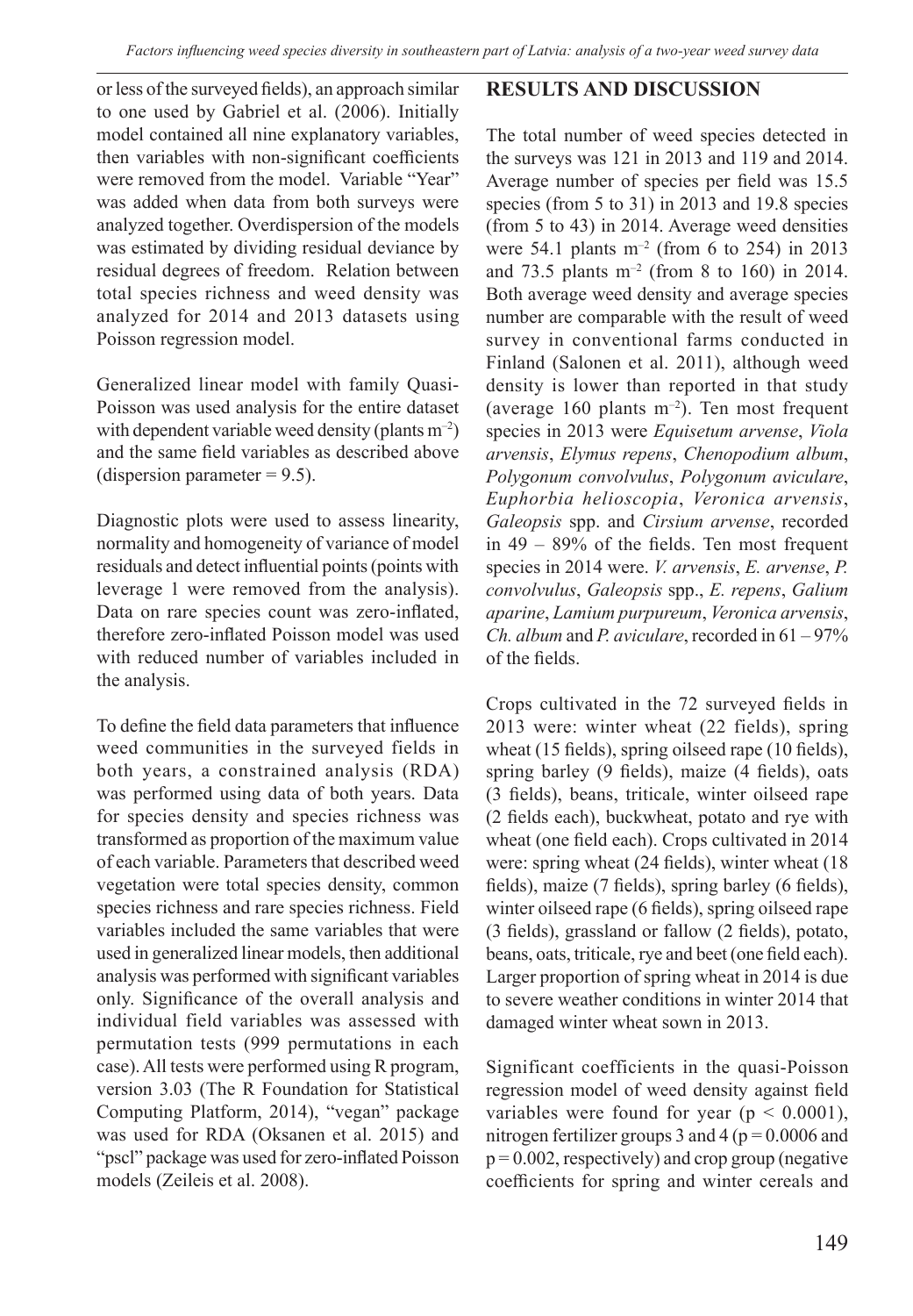other crops except oilseed rape,  $p < 0.01$  in all cases). The reduced model where only variables with significant coefficients were retained, was not statistically different from the full model. Tables 1 and 2 show model coefficients for generalized linear models of total species richness (Table 1) and common species richness (Table 2) against field management variables and crop groups. In each year separately and in the complete dataset nitrogen fertilizer had significant negative coefficient. Weed density and total species richness were significantly related in both years (Fig. 1), so it is consistent that higher doses of nitrogen fertilizer had similar effect on both these values. Increased nitrogen input can favor certain weed species, e.g. *Galium aparine* and *Stellaria media,* but generally use of nitrogen fertilizer increases crop competitiveness and thus reduces weed density and species richness (Pysek et al. 2005, Meyer et al. 2013). In this case it can be an indicator of a generally more intensive farming practice because the variable used in this analysis was not nitrogen content in the soil but the amount of the fertilizer used on the field. While no significant effect of pH was shown for total and common species richness, it was significant in the model with relatively rare species richness (Table 3) and in the RDA analysis (Fig. 2). Hawes et al. (2010) reported that soil properties, including pH, are important for weed species composition and that larger weed seed banks were associated with the lower pH.

Year was a significant factor in models where data from both years were used (Tables 1, 2). This indicates that other factors, such as rainfall and temperature, can be important and should be included in the analysis, as well as that a longterm survey of weed vegetation is required. Weed diversity has been shown to depend on several climatic and edaphic factors (Lososova et al. 2004), while the importance of field management factors may depend on the time-span of the analysis and weed survey methods (Fried et al. 2008). The gradients of climatic conditions (latitude, altitude) are not pronounced in our case because the study was confined to one region.

Results of the GLM regressions are similar to the results of the constrained analysis (RDA), where four variables were significant and explained 33% of the variation in weed density, common and rare species richness: year, nitrogen fertilizer, pH and crop group. Species richness was negatively associated with higher nitrogen fertilizer rate, high pH and cereals (Fig. 2).



Fig. 1. Generalized linear models (Poisson) of the total species richness against species density in 2014 and 2013. Model coefficients were 2.41 (p < 0.0001) in 2014 and 2.40 (p < 0.0001) in 2013. Residual deviance / residual d.f. ratio was used to estimate model overdispersion (1.62 in 2014 and 1.35 in 2013).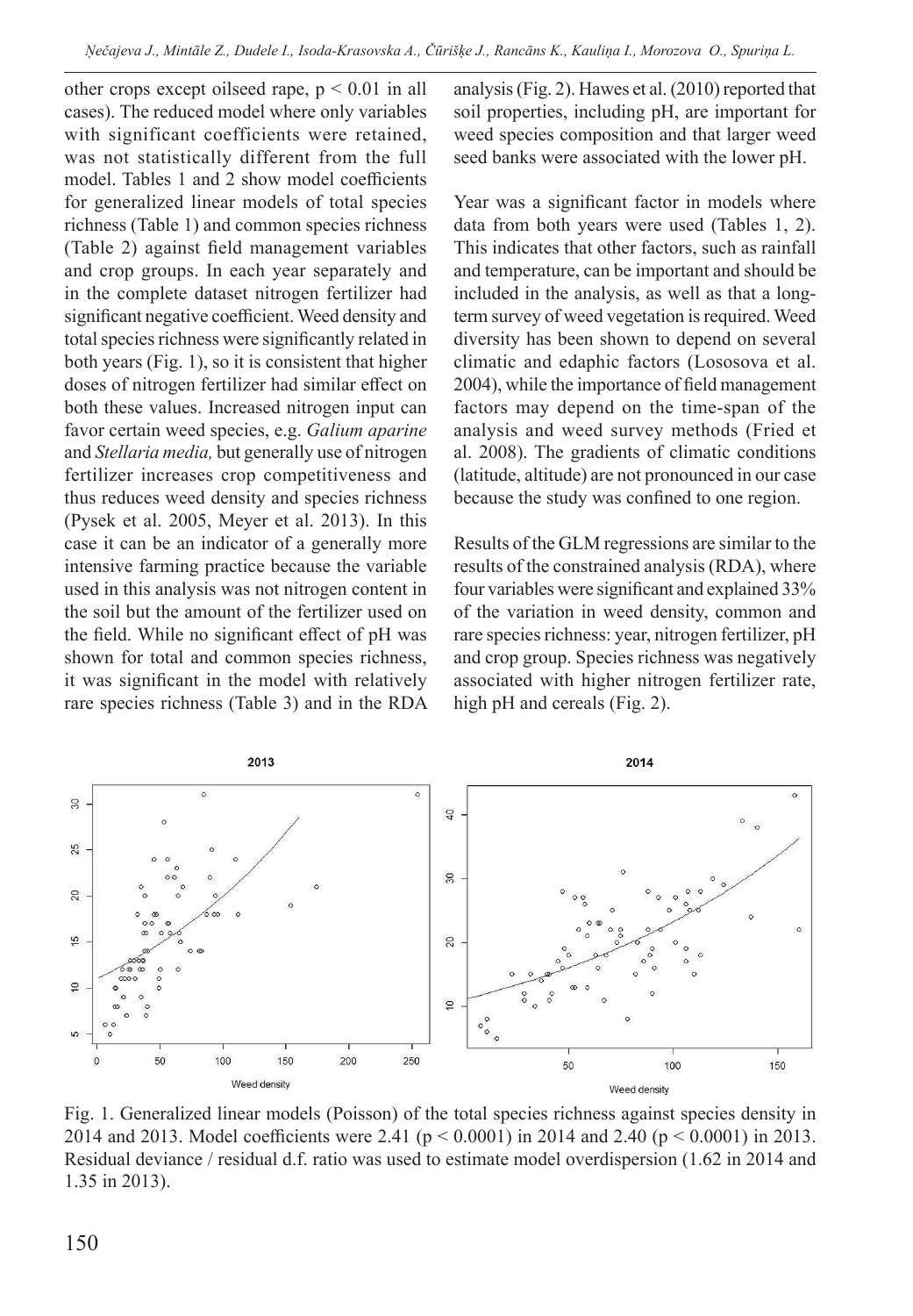Table 1. Generalized linear models (Poisson) of the total species richness against field management characteristics and crop group in the surveyed fields in 2014 and 2013 and in both years. Full model with 9 field variables and a reduced model, with only variables that had significant coefficients in the full model, are shown. Significant model coefficients are shown with *p* value in parentheses, values of the coefficients are given as difference from the intercept. Residual deviance / residual *d.f.* ratio was used to estimate model overdispersion

| Factors                                                       | 2014               | 2014                | 2013               | 2013                | Both years           | Both years           |
|---------------------------------------------------------------|--------------------|---------------------|--------------------|---------------------|----------------------|----------------------|
| Intercept                                                     | 3.97               | 3.34                | 3.27               | 3.34                | $-491.5$             | $-493.8$             |
| Year                                                          | ---                | ---                 | ---                | ---                 | 0.24<br>(<0.0001)    | 0.24<br>(<0.001)     |
| Farm size (F1 as<br>reference group)                          |                    |                     |                    | ---                 |                      | $---$                |
| F <sub>2</sub>                                                | $-0.22$<br>(0.029) | $-0.19$<br>(0.017)  | n.s.               |                     | n.s.                 |                      |
| F3                                                            | $-0.30$<br>(0.014) | $-0.17$<br>(0.048)  | n.s                |                     | $-0.19(0.039)$       |                      |
| F4                                                            | n.s.               | n.s.                | n.s.               |                     | n.s.                 |                      |
| N fertilizer (N1 as<br>reference group)                       |                    |                     |                    |                     |                      |                      |
| N2                                                            | n.s.               | n.s.                | n.s.               | $-0.27$<br>(0.001)  | $-0.12(0.06)$        | $-0.15$<br>(0.007)   |
| N <sub>3</sub>                                                | n.s.               | n.s.                | $-0.29$<br>(0.041) | $-0.53$<br>(<0.001) | $-0.37$<br>(<0.0001) | $-0.37$<br>(<0.0001) |
| N4                                                            | $-0.29$<br>(0.006) | $-0.33$<br>(0.0003) | n.s.               | $-0.32$<br>(0.012)  | $-0.30$<br>(0.0001)  | $-0.36$<br>(<0.0001) |
| Herbicide applica-<br>tions                                   | n.s.               | ---                 | n.s.               | ---                 | n.s.                 | ---                  |
| Ploughed (Y/N)                                                | n.s.               | ---                 | n.s.               | ---                 | n.s.                 | ---                  |
| Proportion of cereals<br>in crop rotation                     | n.s.               | ---                 | $-0.48$<br>(0.014) | n.s.                | n.s.                 | ---                  |
| pH                                                            | $-0.13$<br>(0.020) | n.s.                | n.s.               | ---                 | n.s.                 | ---                  |
| Glyphosate (Y/N)                                              | n.s.               | ---                 | n.s.               | $---$               | n.s.                 | ---                  |
| <b>NPK</b>                                                    | n.s.               | ---                 | n.s.               | ---                 | n.s.                 | ---                  |
| Crop groups (spring<br>oilseed rape as refer-<br>ence group): |                    | ---                 |                    |                     |                      |                      |
| Winter oilseed rape                                           | n.s.               |                     | $---$              | ---                 | n.s.                 | n.s.                 |
| Spring cereals                                                | n.s.               |                     | $-0.35$<br>(0.002) | $-0.36$<br>(0.0002) | $-0.25(0.001)$       | $-0.28$<br>(<0.0001) |
| Winter cereals                                                | n.s.               |                     | n.s.               | n.s.                | n.s.                 | n.s.                 |
| Other                                                         | n.s.               |                     | n.s.               | n.s.                | n.s.                 | n.s.                 |
| Residual deviance/<br>res. $d.f.$                             | 2.9                | 2.48                | 0.97               | 1.08                | 1.71                 | 1.65                 |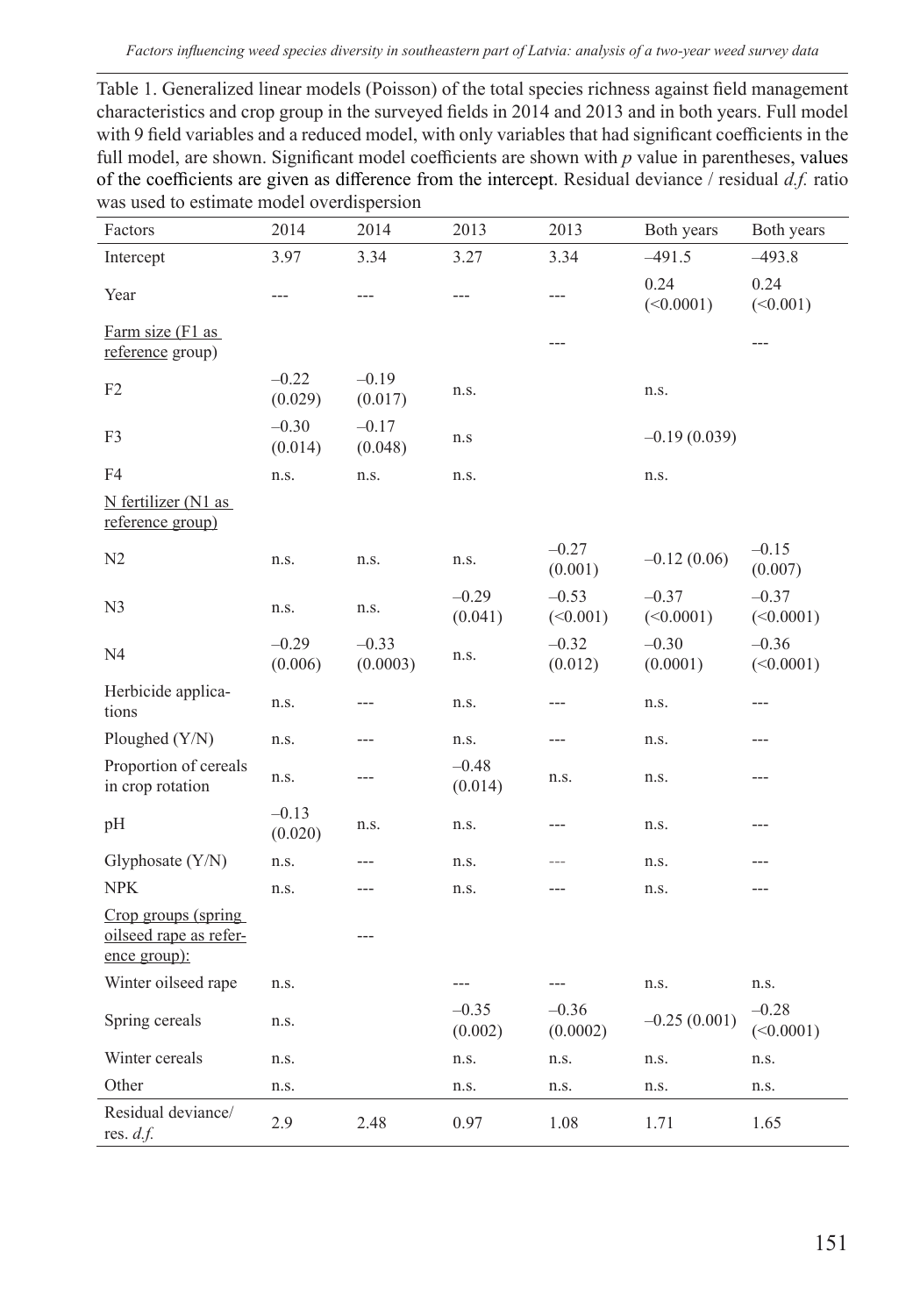*Ņečajeva J., Mintāle Z., Dudele I., Isoda-Krasovska A., Čūrišķe J., Rancāns K., Kauliņa I., Morozova O., Spuriņa L.*

Table 2. Generalized linear models (Poisson) of the common species richness (common species were defined as species found in >25% of the fields in the year of survey) against field management characteristics and crop group in the surveyed fields in 2014 and 2013 and in both years. Full model with 9 field variables and a reduced model, with only variables that had significant coefficients in the full model, are shown. Significant model coefficients are shown with *p* value in parentheses, values of the coefficients are given as difference from the intercept. Residual deviance / residual *d.f.* ratio was used to estimate model overdispersion

| Factors                                                       | 2014              | 2014                | 2013                | 2013                 | Both years          | Both years           |
|---------------------------------------------------------------|-------------------|---------------------|---------------------|----------------------|---------------------|----------------------|
| Intercept                                                     | 3.46              | 2.81                | 2.53                | 2.93                 | $-7.35.5$           | $-748.6$             |
| Year                                                          | ---               | ---                 | $---$               | ---                  | 0.36<br>(<0.0001)   | 0.37<br>(<0.0001)    |
| Farm size (F1 as<br>reference group)                          |                   | $---$               |                     | ---                  |                     | ---                  |
| F2                                                            | n.s               |                     | n.s                 |                      | n.s                 |                      |
| F3                                                            | n.s               |                     | n.s                 |                      | n.s                 |                      |
| F4                                                            | n.s               |                     | n.s                 |                      | n.s                 |                      |
| N fertilizer (N1 as<br>reference group)                       |                   |                     |                     |                      |                     |                      |
| N2                                                            | n.s               | n.s                 | n.s                 | $-0.22$<br>(0.027)   | n.s                 | n.s                  |
| N <sub>3</sub>                                                | n.s               | n.s                 | $-0.32$<br>(0.062)  | $-0.54$<br>(<0.0001) | $-0.30$<br>(0.0006) | $-0.31$<br>(<0.0001) |
| N4                                                            | $-0.26$<br>(0.03) | $-0.31$<br>(0.0015) | n.s                 | n.s.                 | $-0.23$<br>(0.017)  | $-0.30$<br>(0.0003)  |
| Herbicide applica-<br>tions                                   | n.s               | ---                 | n.s                 | ---                  | n.s                 | $---$                |
| Ploughed (Y/N)                                                | n.s               | ---                 | n.s                 | ---                  | n.s                 | ---                  |
| Proportion of cereals<br>in crop rotation                     | n.s               | $---$               | n.s                 | ---                  | n.s                 | ---                  |
| pH                                                            | n.s               | $---$               | n.s                 | ---                  | n.s                 | ---                  |
| Glyphosate (Y/N)                                              | n.s               | ---                 | n.s                 | ---                  | n.s                 | ---                  |
| <b>NPK</b>                                                    | n.s               | ---                 | n.s                 | ---                  | n.s                 | ---                  |
| Crop groups (spring<br>oilseed rape as refer-<br>ence group): |                   | ---                 |                     |                      |                     |                      |
| Winter oilseed rape                                           | n.s               |                     | $---$               | $---$                | n.s                 | $-0.24(0.06)$        |
| Spring cereals                                                | n.s               |                     | $-0.48$<br>(0.0002) | $-0.48$<br>(<0.0001) | $-0.31$<br>(0.0006) | $-0.29$<br>(0.0005)  |
| Winter cereals                                                | n.s               |                     | n.s                 | $-0.24(0.03)$        | $-0.18$<br>(0.038)  | $-0.19$<br>(0.025)   |
| Other                                                         | n.s               |                     | n.s                 | n.s                  | n.s                 | $-0.23$<br>(0.026)   |
| Residual deviance/<br>res. $d.f.$                             | 1.55              | 1.50                | 0.86                | 0.86                 | 1.37                | 1.31                 |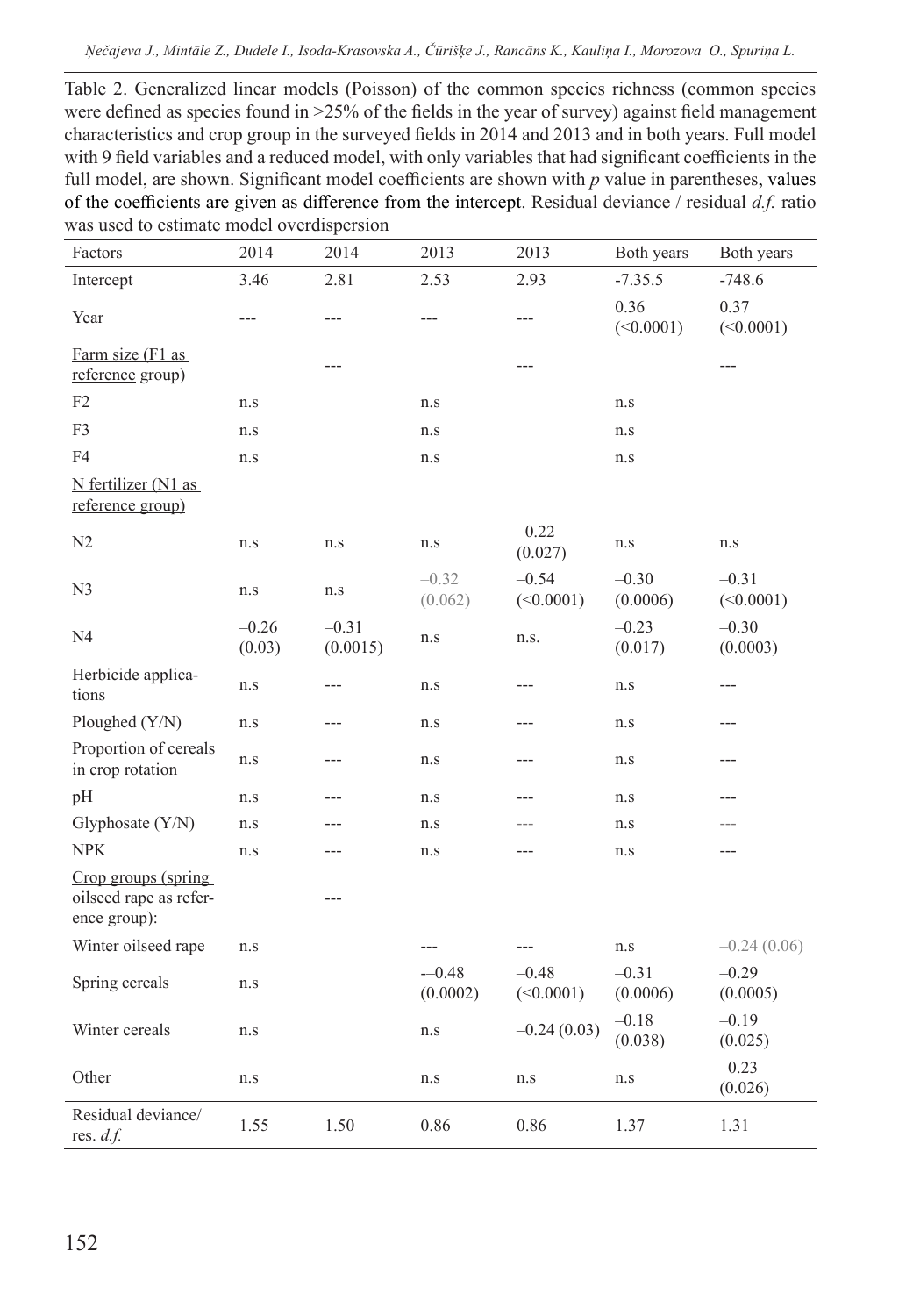GLM models with both total species and common species richness had significant negative coefficients for nitrogen fertilizer groups with highest doses (groups N3 and N4). This result is in agreement with the report from the study in Scotland, where inorganic nitrogen input was negatively associated with both weed abundance and species richness (Hawes et al. 2010).

Contrary to what could be expected, number of herbicide applications in the vegetation season and use of glyphosate were not significant in the regressions with total or common species richness (Tables 1 and 2), although there was a significant negative coefficient for glyphosate use in the model for rare species richness in 2014 (Table 3). This can be explained by low herbicide use intensity in the surveyed region, where glyphosate was used in less than 50% of the fields and herbicide were usually applied only once or



Fig. 2. Influence of field variables and crop groups on weed density, common and rare species richness in 2013 and 2014. Constrained analysis (RDA) with five constraining variables: Year (2013 or 2014), N\_group (N1 0-50, N2 50-100, N3 100-140, N4 >140 kg ha–1 pure nitrogen per hectar), pH and crop group (c.s. – spring cereals, c.w. – winter cereals, S o.s.r. – spring oilseed rape, W o.s.r. – winter oilseed rape, Other – other crops, including maize, grassland, root crops and legumes). The proportion of constrained variation was 33%, the overall analysis and each of the factors were significant ( $p <$ 0.05), significance tested with permutation tests.

twice in the vegetation season. Farm size is a variable that can indicate the general importance of farming practice but it is not always easy to interpret. While larger farms usually tend to adopt more intensive field management methods, in this survey largest farms were of mixed type (crop and dairy) that can be associated with less intensive management and more diverse crop rotation. In contrary, farms that belonged to F2 and F3 groups were mostly crop producers, the proportion of cereals in crop rotation that can indicate high intensity of field management was highest in F3 group.

Current results do not predict long-term changes in species richness of the arable weed communities depending on farming practices, because the surveys were conducted only for two years. Changes in management like reduced herbicide application, reduced fertilization may not have immediate effect on weed flora and also depend on the crop type (annual or perennial) (Meiss et al. 2011). This can be partly due to slower rate of changes in seed bank composition (Hawes et al. 2010; Sans et al. 2011). However, our current results can be used to further analyze the results of weed surveys in order to identify what management methods are most useful for both preventive weed control and maintaining diverse weed vegetation.

Redwitz et al. (2011) conducted multivariate analysis of weed density and diversity in maize in Germany. Although no single factor defining weed density and diversity was identified, crop rotation *vs* monoculture was important with higher weed density and reduced diversity in maize monoculture. In our study, higher weed density was associated with higher species richness. Probably more intensive agricultural practices can also result in better weed control, but at the same time reduce weed species range to common arable species and species that are more difficult to control (e.g. *Viola arvensis*). In contrast, non-intensive management, such as in organic farming, allows species that are not typical weeds to enter arable communities, which increases biodiversity and is beneficial for the food chain (Sans et al. 2011).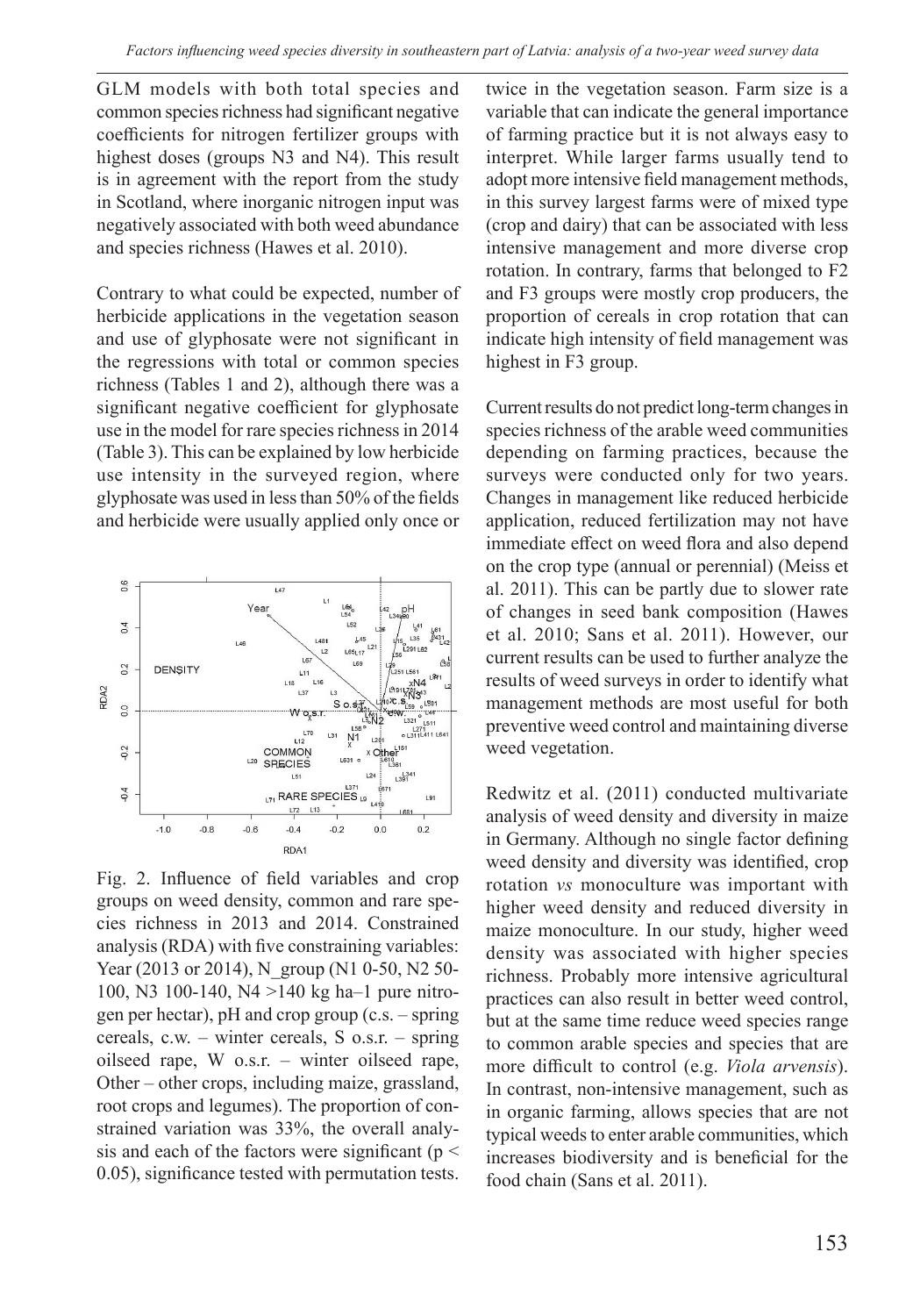| Table 3. Zero-inflated Poisson regression models of the rare species richness (rare species were defined |
|----------------------------------------------------------------------------------------------------------|
| as species found in $\leq 10\%$ of the fields in the year of survey) against field management character- |
| istics and crop group in the surveyed fields in 2014 and 2013 and in both years. Significant model       |
| coefficients are shown with $p$ value in parentheses, values of the coefficients are given as difference |
| from the intercept                                                                                       |

| Factors                                   | 2014                                  | 2014 | 2013                      | 2013                | Both years     |
|-------------------------------------------|---------------------------------------|------|---------------------------|---------------------|----------------|
| Intercept                                 | 0.61                                  | 1.35 | 3.82                      | 4.62                | 4.58           |
| Farm size groups                          | n.s                                   |      |                           |                     |                |
| Proportion of cereals<br>in crop rotation |                                       |      | $-0.82 - 0.98$<br>(0.055) | (0.014)             | $-1.06(0.009)$ |
| N fertilizer (N1 as ref-<br>erence group) |                                       |      |                           | n.s.                |                |
| N <sub>2</sub>                            | n.s                                   |      | n.s.                      |                     | n.s.           |
| N <sub>3</sub>                            | n.s                                   |      | n.s.                      |                     | n.s.           |
| N4                                        | n.s                                   |      | $-1$ . 4 4<br>(0.049)     |                     | $-1.05(0.005)$ |
| Herbicide applications n.s                |                                       |      |                           |                     |                |
| pH                                        | n.s                                   |      | $-0.41$<br>(0.039)        | $-0.52$<br>(0.0001) | $-0.55(0.002)$ |
| Glyphosate $(Y/N)$                        | $-0.95 - 1.35$<br>$(0.034)$ $(0.001)$ |      | n.s.                      |                     | n.s.           |
| <b>NPK</b>                                |                                       |      |                           |                     | n.s.           |
| Crop groups:                              | n.s.                                  | n.s. |                           |                     |                |

In the present study no factors that explain diversity of rare weed species were clearly identified, therefore it is important to analyze weed survey data on a larger scale, where differences between farming practices may be more apparent, especially, comparing regions with different soil fertility and proportion of monoculture. In this study "rare" species were species relatively less represented in these farms, rather than species that are genuinely rare on the scale of the country or on a wider scale. From the species included in the Europe-wide list of rare and threatened species (Storkey et al. 2012), *Centaurea cyanus* and *Bromus secalinus* were recorded in our surveys. *C. cyanus* was recorded in 22% of the fields in 2013 and in 40% of the fields in 2014, *B. secalinus* was not recorded in 2013 but was recorded in 3% of the fields in 2014.

# **CONCLUSIONS**

Analysis of the data obtained from weed surveys in 2013 and 2014 in the southeastern part of Latvia indicates that amount of nitrogen fertilizer applied, crop sown in the current season and soil pH were factors that influenced species diversity and density in this area. Larger input of nitrogen fertilizer is negatively related to species richness and weed density. As difference between years was apparent, further surveys are required to investigate the effect of rainfall and temperature. Soil properties also need to be included in future analysis. Weed diversity was positively related to weed density, so deeper understanding of the way field management and other factors influence arable species is needed to maintain the diversity of weed flora, at the same time achieving adequate weed control.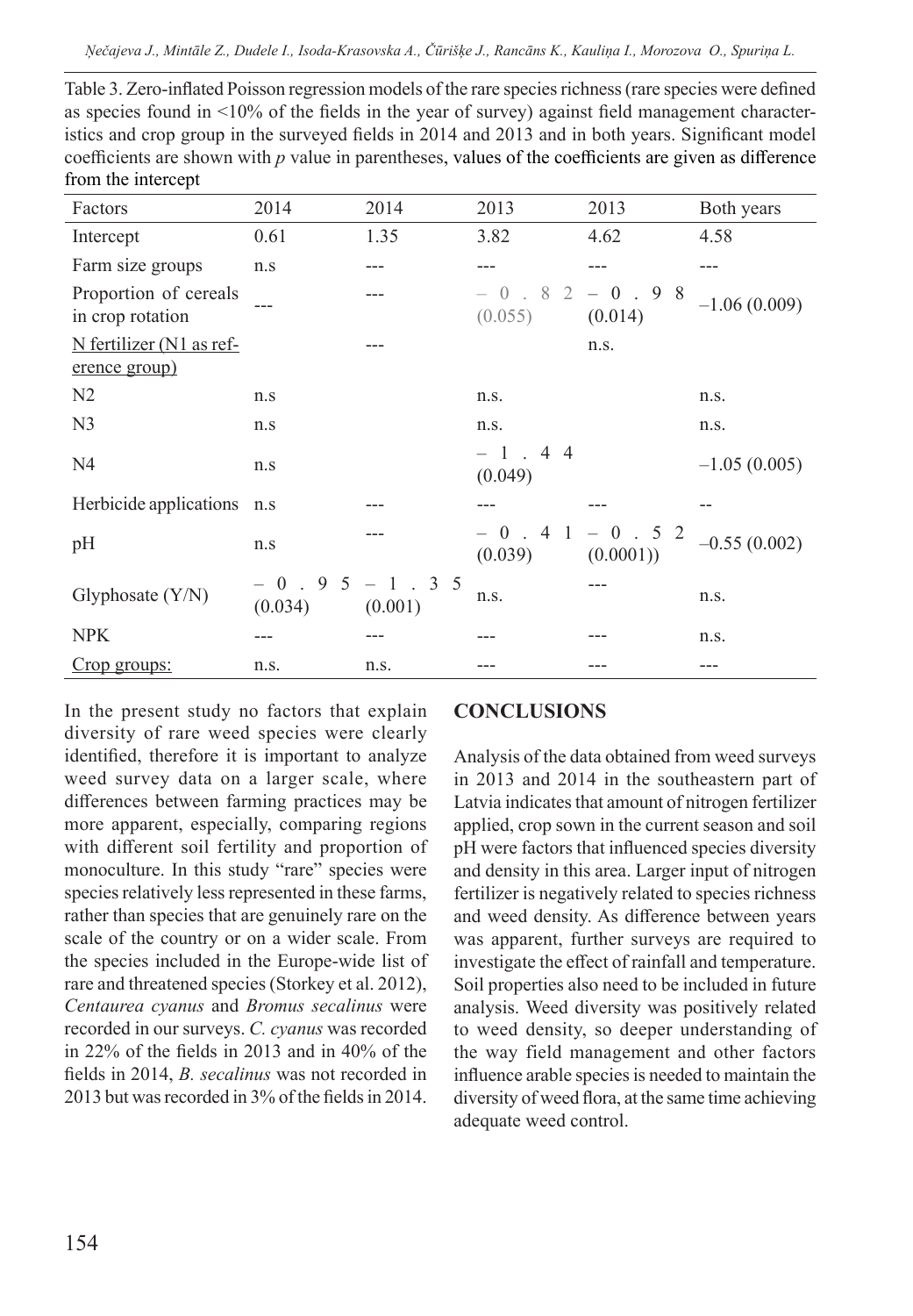*Factors influencing weed species diversity in southeastern part of Latvia: analysis of a two-year weed survey data*

# **ACKNOWLEDGEMENTS**

We thank Didzis Elferts (University of Latvia) for help with the statistical analysis of the data, Ineta Vanaga, the leader of the project "Integrated pest management for weed control in arable crops for sustainable use of the environment and resources" supported by the EAFRD", and the owners of each farm where the weed survey was conducted.

# **REFERENCES**

- Clements D.R., Weise S.F., Swanton C.J. 1994. Integrated weed management and weed species diversity. *Phytoprotection,* 75:  $1-18.$
- Colbach N., Biju-Duval L., Gardarin A., Granger S., Guyot S.H., Meziere D., Munier-Jolain N.M., Petit S. 2014. The role of models for multicriteria evaluation and multiobjective design of cropping systems for managing weeds. *Weed Research,* 54: 541–555.
- De Mol F., Hanzlik K., Gerowitt B. 2011. Weed biodiversity is not related with yield loss risk – a calculation for German oilseed rape fields. Proceedings if the 4<sup>th</sup> EWRS Workshop on Weeds and Biodiversity 28.02 – 02.03.2011, Dijon, France, Pp. 6.
- Fried G., Norton L.R., Reboud X. 2008. Environmental and management factors determining weed species composition and diversity in France. *Agriculture, Ecosystems and Environment* ,128: 68–76.
- Gabriel D., Roschewitz I., Tscharntke T., Thies C. 2006. Beta diversity at different spatial scales: plant communities in organic and conventional agriculture. *Ecological Applications,* 16: 2011–2021.
- Hawes C., Squire G.R., Hallett P.D., Watson C.A., Young M. 2010. Arable plant communities as indicators of farming

practice. *Agriculture, Ecosystems and Environment,* 138: 17–26;

- Lososova Z., Chytry M., Cimalova S., Kropac Z., Otypkova Z., Pysek P., Tichy L. 2004. Weed vegetation of arable land in Central Europe: gradients of diversity and species composition. *Journal of Vegetation Science,* 15: 415–422.
- Meiss H., Augiron S., Artaux A., Husse S., Racape M., Bretagnolle V. 2011. Do agri-environmental schemes (AES) enhance weed diversity? Proceedings if the 4<sup>th</sup> EWRS Workshop on Weeds and Biodiversity 28.02 – 02.03.2011, Dijon, France. Pp. 11.
- Meyer, S., Wesche, K., Krause, B., Leuschner, C. 2013. Dramatic losses of specialist arable plants in Central Germany since the 1950s/60s - a cross-regional analysis. *Diversity and Distributions,* 19: 1175– 1187.
- Oksanen J., Blanchet F.G., Kindt R., Legendre P., O'Hara R.G., Simpson G.L., Solymos P., Stevens M.H.H., Wagner H. 15. *vegan: Community Ecology Package*. R package version 2.2-1.
- Pysek P., Jarosik V, Kropac Z., Chytry M., Wild J., Tichy L. 2005. Effects of abiotic factors on species richness and cover in Central European weed communities. *Agriculture, Ecosystems and Environment,* 109: 1–8.
- Rasiņš A., Tauriņa M. 1982. Nezāļu kvantitātes uzskaites metodika Latvijas PSR apstākļos. Latvijas PSR Lauksaimniecības ministrijas zinātniski tehniskās informācijas pārvalde, Rīgā, 24 lpp
- Redwitz C., de Mol F., Gerowitt B. 2011. Multivariate analysis of maize field survey in Germany. Proceedings if the 4<sup>th</sup> EWRS Workshop on Weeds and Biodiversity 28.02 – 02.03.2011, Dijon, France. Pp.21.